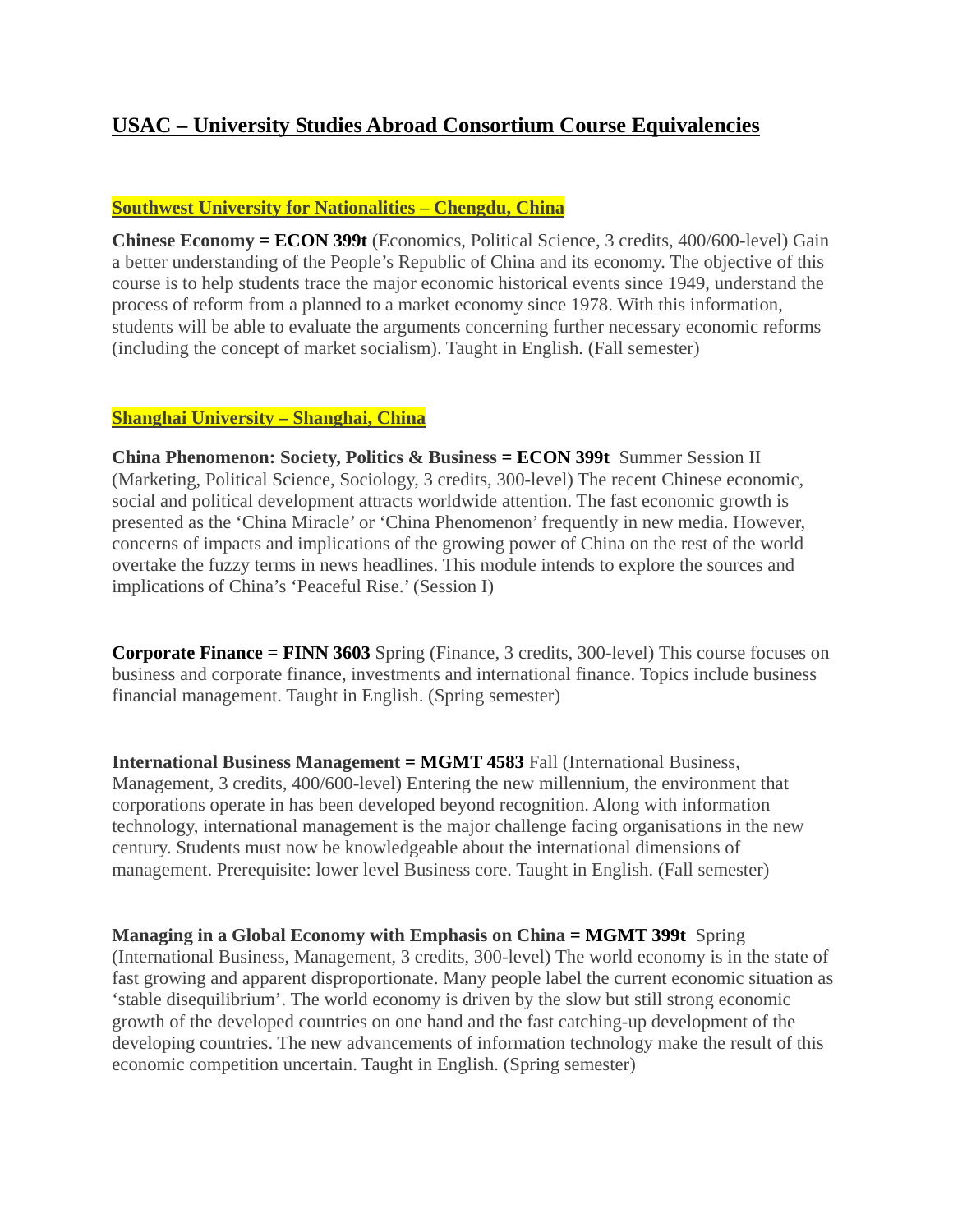**Business Negotiations = MGMT 399t** Summer Session II (Management, 3 credits, 300-level) Each day we enter into negotiations. In business, negotiations take place to determine prices on contracts and how work will be assigned. In our personal lives we negotiate where to eat and which movie to watch. Often we find success in our negotiations, but we also find ourselves unsuccessful or frustrated. We find that others do not have the same interests, perceptions or values and we lack the knowledge and skills to better manage the negotiation process and to achieve our desired outcome. This course is designed to help you develop effective negotiations understandings and skills with a learn-by-doing approach. (Session II)

**International Marketing = MKTG 4633** Spring (International Business, Marketing, 3 credits, 400-level) A study of all aspects of marketing unique to international business. This course examines the impact of cultures, ethics, history, politics, and the law on marketing practice in the globalized economy. It also provides knowledge of tools for cultural analysis and discusses issues related to culture, the economy, and all other environmental variables that affect global business. A better understanding of cultural diversity is essential for successful international business, and this course provides a comprehensive perspective. Prerequisite: lower level Business core. Taught in English. (Spring semester)

**Marketing Principles = MKTG 3433** Fall (Marketing, 3 credits, 200-level) This course focuses on objectives and policies of marketing managers as influenced by marketing institutions, the functions performed and consumer wants and needs in a diverse culture. Taught in English. (Fall semester)

**The Film Business = No transfer** Summer Session I (3 credits, 300-level) This course is about starting a new business, and for demonstration purposes, will focus on the business side of the global entertainment industry. The course will discuss the legal, financial and deal making aspects of producing a feature length motion picture. Special emphasis will be on the business plan, financing, product development, production, and distribution. We'll also look at the developing Asian Cinema market.

**Chinese Business Issues and Practices = WCOB 399T** Fall (General Business, International Business, 3 credits, 300-level) China's rise as a world economic power is changing the global political and economic landscape and it is profoundly affecting the competitive capabilities of multinational companies that put China as a business priority and intend to expand their resources commitment. To succeed in the Chinese market fused with multifaceted risks and to effectively integrate resources in a global perspective, however, foreign companies have to address and keep sight of many crucial issues and complexities concerning China's economic, political, legal, financial, socio-cultural and human resources arenas. In addition, business practitioners must have a set of China-specific consciousness, knowledge and skills, as well as sufficient flexibility, to meet different challenges in the process of market development and business operations. Prerequisite: lower level Business core. Taught in English. (Fall semester)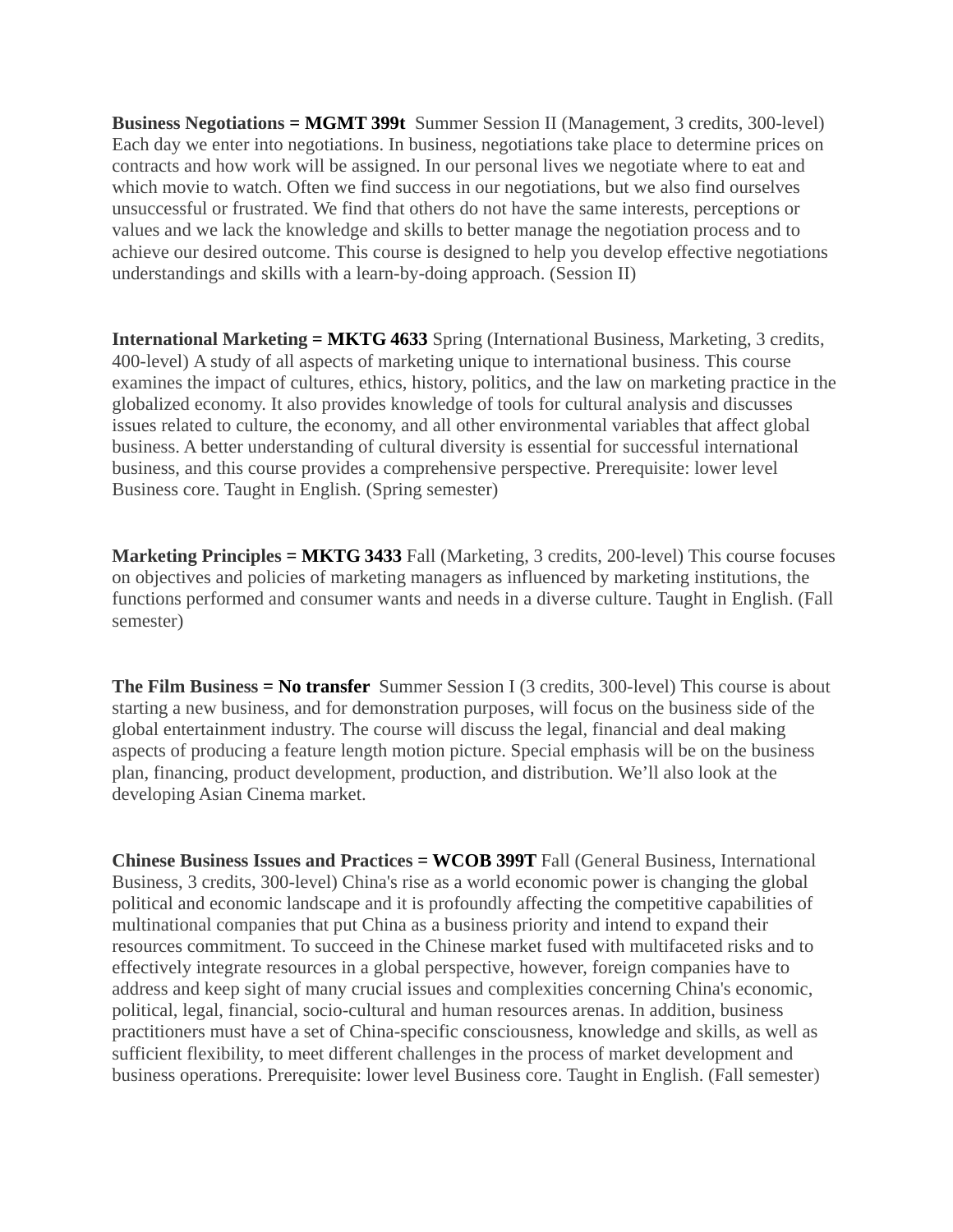### **Charles University - Prague, Czech Republic**

### **European Integration: Past, Present and Future of the European Union = ECON 399t**  Spring (Economics, Political Science, 3 credits, 400-level) The very existence and the radical enlargement of the European Union is becoming one of the defining events of the early twentyfirst century. The students will get acquainted with history and ideology of European unification process which still play an important role in both philosophical and political discussions of many Europeans. The emergence and transformation of political institutions is the essential part of the class. The collapse of communist regimes in Central and Eastern Europe 1989 posed new challenges, culminated in the decision to massively enlarge which has presented new problems: the necessity to write a comprehensive Treaty for Europe. The analysis of the new Reform Treaty (The Treaty of Lisbon) for Europe and the process of its ratification will be one of the central parts of the course. Special attention will be dedicated to the financial crisis in the EURO-zone.

**Global Economy = ECON 399t** Fall (Economics, 3 credits, 400-level) Globalization constitutes integration of national economies into the international economy through trade, foreign direct investment (by MNCs), capital flows, international flows of workers, flows of technology and humanity generally. The course covers not only the globalization of economy and related topics such as how to increase the performance of the world economy, but analyzes the different aspects of the globalization of culture and environment. The course ends with the prognosis of future preservation of sustainable development. The aim of the course is to help students to understand the process of globalization and its influence on the world and European economy. What is the role of MNCs in creation and functioning? It deals with the process of cross-cultural communication and its importance for the future not only for managers but also for millions of employees. Case studies, internet and articles from press are used in order to support active participation of the students.

**International Management: Eastern and Central Europe = MGMT 4583** Spring (International Business, Management, 3 credits, 400-level) The international management is about how managers in firms, big or small, are affected by key environmental factors, such as politics and culture, and how they approach and resolve the differences and difficulties posed by international business opportunities and competition. (Spring semester)

**Social Psychology in Business and Management = MGMT 399t** Spring (International Business, Management, 3 credits, 400-level) The course introduces students into the most salient issues of social psychology which are relevant to the understanding of how an organization as a social group works, what is important for the employees´ performance and business effectiveness. It integrates general theoretical knowledge with its practical applications in specific business or organizational contexts and developing social-psychological skills needed for effective communication in business or a workplace. The students will have a chance to practice the attained knowledge through various exercises and practical activities.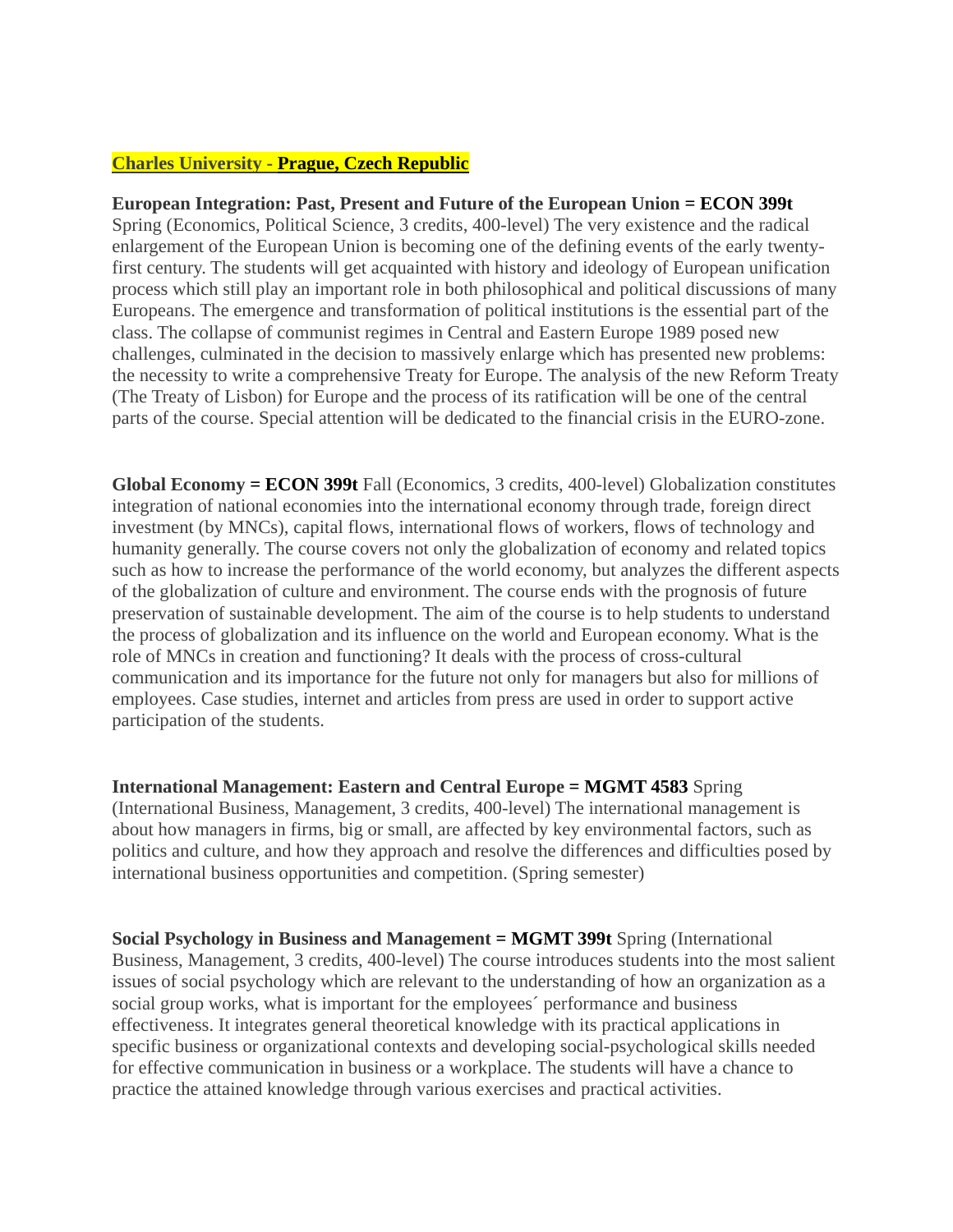### **Imperial College – London, England**

**Comparative Economic Systems = ECON 399t** Summer (Economics, 3 credits, 300-level) Examines the major economic systems of the world, in both theory and practice, by focusing on encouraging a general understanding of how economic systems work and how economic theory interacts with government policy, history, and culture to explain economic performance. Economies examined in some detail will include several advanced market capitalist countries, the former socialist economies, and emerging economies.

### **University of Pau – Pau France**

**Business in the European Union = MGMT 399t** Spring (International Business, 3 credits, 300 level) This course examines the differences of how business is done in the different countries of the European Union, with special attention to the differences between the EU and the US. Emphasis is placed on understanding the current global business environment in relation with multinational firms. Case studies will be examined.

# **Direct Enrollment at Leuphana University - Lüneburg, Germany (courses taught in English and German)**

**Economic and Political Institutions of the European Union = ECON 399t** Fall (Economics, 3 credits, 400-level) The two main achievements of the liberalism were the idea of human and political rights, guaranteed by the State, and the creation of national markets, as a means of creating the resources for the rising living standards of the European societies. With the Nazism and the two World Wars these two pillars of Modern States were challenged and almost destroyed. This explains the risks taken by European societies for uniting themselves and 'pooling' sovereignties. Taught in English. (Fall semester)

**Applied Project Management = TLOG 399t** Fall (3 credits, 400-level) In today's competitive environment, companies succeed or fail based on their ability to bring products and/or services to the market in a timely manner. It is the project manager's job with his team to make sure that this happens. Students will be introduced to praxis background information and successful concepts of applied project management. During the program, students will work in teams to plan and implement real-world projects. The projects will either be a live project for a client or a simulation of a project undertaken in industry.

**Materials Management = TLOG 399t** Fall (3 credits, 400-level) Students will learn about the theoretical and application oriented basics of materials management. Beginning with different strategies of material requirements planning, the course then proceeds with purchasing strategies and organization concepts. Transportation issues (internal and external) are discussed as well as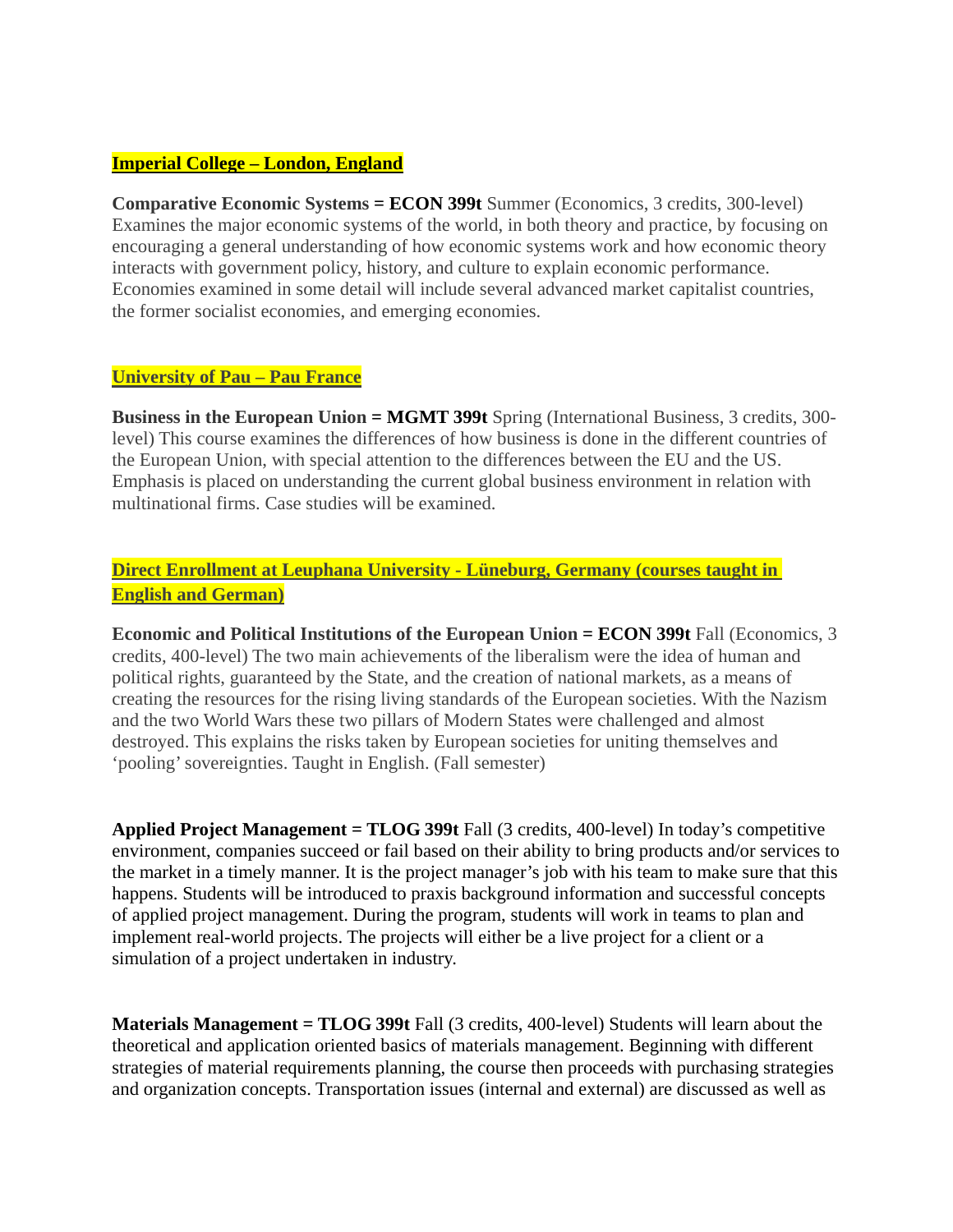warehouse management aspects. The participants discuss and assess different solutions for materials management related problems. They learn about the basic ideas and main concepts of managing the material supply chain in industrial companies.

**Factory Integration = TLOG 399t** Fall (3 credits, 400-level) Students will learn about tried and tested scientific state-of-the-art methods with regard to a future-oriented enterprise integration based on business strategy, TQM-philosophy, and supply chain management from the following areas: Strategic business management, systems management, process management, sales management, R&D management, production and technology management, quality management, organization management, information management, communication management, economy and cost management, ecology management, environment management.

**Strategic Manufacturing Networks = TLOG 399t** Fall (3 credits, 400-level) Students will learn about commonalities and differences of conditions for production in the main economic regions of the world. Factory conditions, social and cultural characteristics are discussed, as well as relevant logistics and fiscal aspects for global production networks. The participants discuss and assess internal and external conditions and boundaries for the set-up of production sites. They learn about the basic ideas and main efficiency levers for the configuration of global production networks. Main aspects of vertical integration, site selection, specialization, product and process complexity as well as supply chain management will be discussed with respect to their characteristics and potential for optimization. State of the art and actual trends for set-up and managing of production networks will be introduced.

### **Christ University – Bangalore, India**

**Bangalored: Business Relationships between India and the United States = WCOB 399t**  Fall (International Business, Political Science, 1 credit, 400-level) Spring (International Business, Political Science, 1 credit, 400-level) Thanks to the IT/BPO boom, the hospitality industry is smiling and Bangalore's hotel room crunch is well known. Hotels in Bangalore now are near full and over 95 percent of visitors come on business. Americans might protest at `being Bangalored', but Bangaloreans themselves are at sea, not knowing how to deal with the BPO phenomenon. The outsourcing boom has added momentum to the city; more jobs, more spending power, bigger malls, better cars and swank restaurants - changing the cityscape beyond recognition in the last four years. Glass and granite buildings housing American offices have sprung up and technology has touched all aspects of life. The BPO/ITES business has definitely changed the real estate scene in Bangalore. From the façade of buildings in the 1990s, the focus now is on `efficiency' of buildings. In simple terminology, clients are getting more usable space than what they were getting earlier on.

### **Contemporary Political and Economic Issues in South Asia = ECON 399t** Fall

(Anthropology, Economics, Political Science, 3 credits, 400-level) Spring (Anthropology, Economics, Political Science, 3 credits, 400-level) India is the dominant power in South Asia; it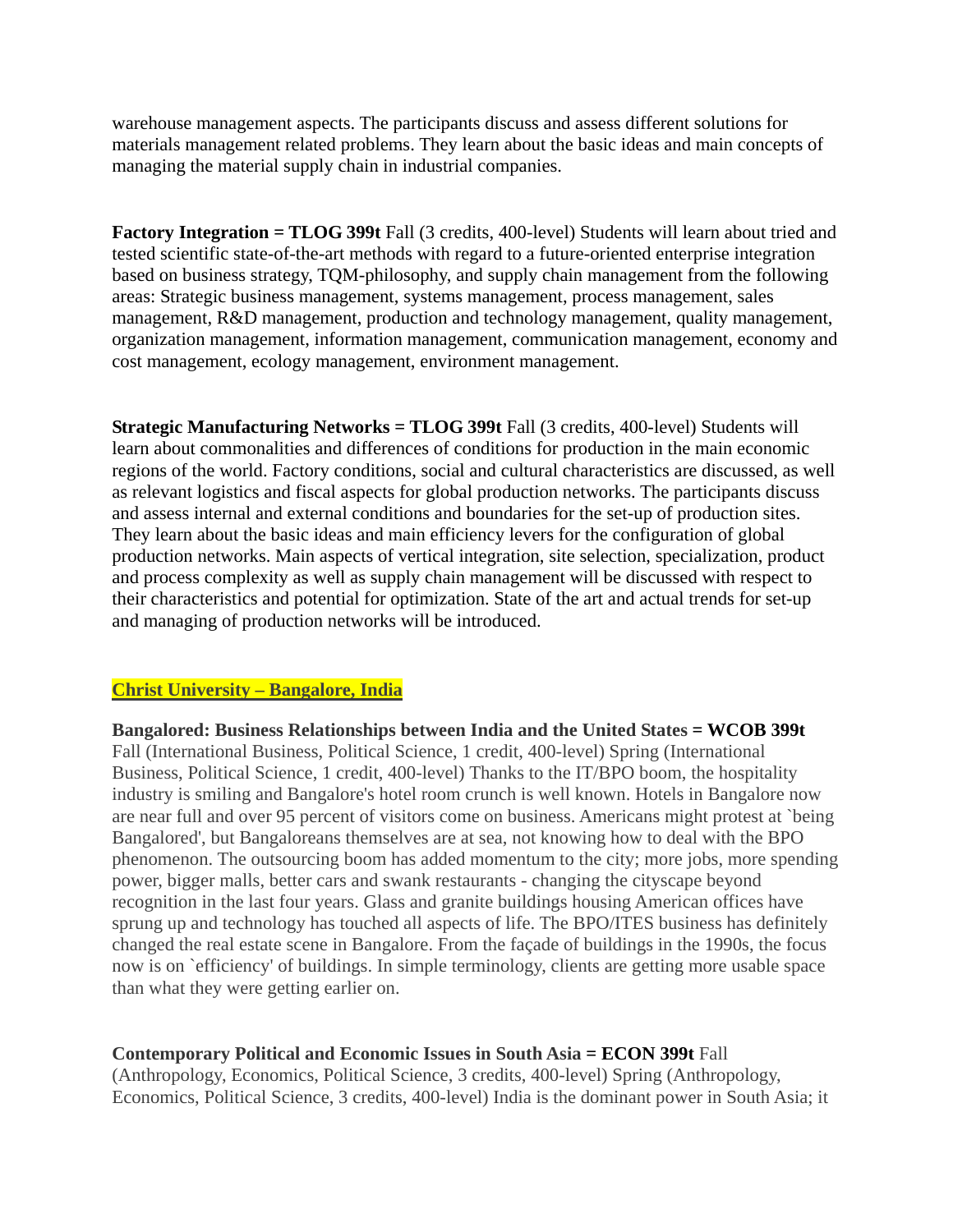has intervened in the civil war in Sri Lanka, controlled fuel imports into landlocked Nepal, and negotiated a nuclear stand-off with Pakistan. As India now transforms itself into a global economic powerhouse, its regional economic prowess will match or even surpass its political influence. In this course we will focus primarily on India, but we'll also take into account contemporary political and economic events and issues in neighboring countries. Texts will include classics such as Rudolph's "In Pursuit of Lakshmi" and more recent articles in India's Economic & Political Weekly

**International Business = MGMT 4583** Spring (International Business, Management, 3 credits, 400-level) This course is designed to introduce students to the realities of doing business in a world where 1) political boundaries and barriers are falling and the bottom line might be determined by events in Beijing, Berlin, or Brasilia as in your home market; 2) the products we use everyday are just as likely to have originated in India, Italy or Indonesia as in Idaho; and 3) international institutions, such as the World Trade Organization and the International Monetary Fund may have a more significant impact upon our business transactions than our state legislature. (USAC Spring semester)

**International Marketing = MKTG 4633** Fall (International Business, Marketing, 3 credits, 400-level) A study of all aspects of marketing that are unique to international business. This course examines the impact of cultures, ethics, history, politics, and the law on marketing practice in the globalized economy. It also provides knowledge of tools for cultural analysis and discusses issues related to culture, the economy, and all other environmental variables that affect global business. A better understanding of cultural diversity is essential for successful international business, and this course provides a comprehensive perspective. Prerequisite: lower level Business core.

**Bangalored: Business Relationships between India and the United States = WCOB 399t** Summer Session I (International Business, Political Science, 1 credit, 400-level) Thanks to the IT/BPO boom, the hospitality industry is smiling and Bangalore's hotel room crunch is well known. Hotels in Bangalore now are near full and over 95 percent of visitors come on business. Americans might protest at `being Bangalored', but Bangaloreans themselves are at sea, not knowing how to deal with the BPO phenomenon. The outsourcing boom has added momentum to the city; more jobs, more spending power, bigger malls, better cars and swank restaurants changing the cityscape beyond recognition in the last four years. Glass and granite buildings housing American offices have sprung up and technology has touched all aspects of life. The BPO/ITES business has definitely changed the real estate scene in Bangalore. From the façade of buildings in the 1990s, the focus now is on `efficiency' of buildings. In simple terminology, clients are getting more usable space than what they were getting earlier on. (Session I)

**Production Management = TLOG 399t** Summer Session I (General Business, 3 credits, 400 level) Production management involves the integration of numerous activities and processes to produce products and services in a highly competitive global environment. Many companies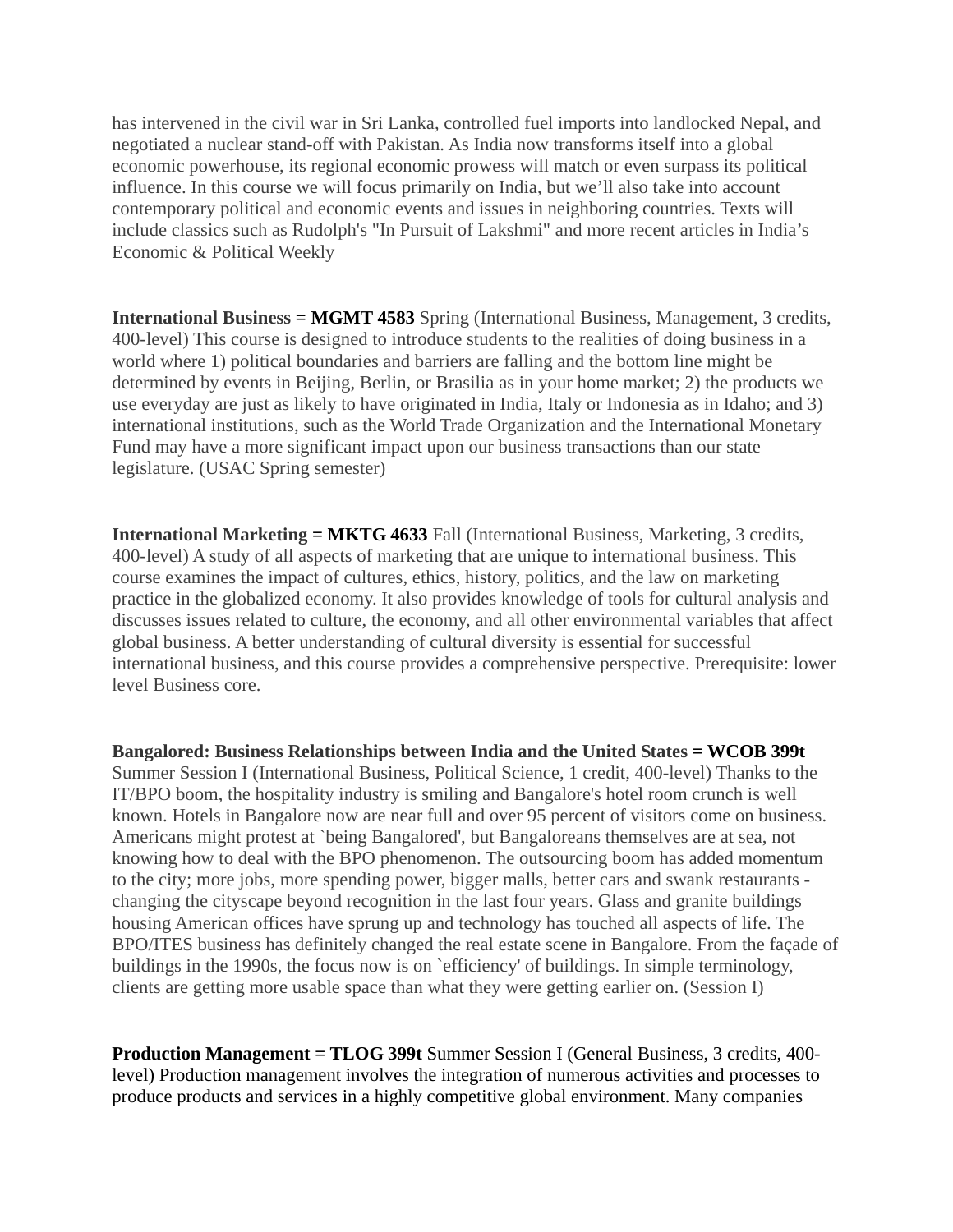have experienced a decline in market share as a result of their inability to compete on the basis of product design, cost or quality. Most now agree that world class performance in operations, i.e., in product design, manufacturing, engineering and distribution, is essential for competitive success and long term survival. This course considers the operations from a managerial perspective. We will consider key performance measures of operations (productivity, quality and response time) as well as important concepts for improving the performance of operations along these dimensions. At the end of the course students will have a fair understanding of the role Production Management plays in business processes. Emphasis is given both to familiarization of various production processes and service systems, and to quantitative analysis of problems arising in the management of operations.

### **SAA, University of Torino - Torino, Italy**

**International Business Law = BLAW 399t** Fall (3 credits, 400-level) This course covers legal regulations which promote or restrain trade and investment by business firms engaged in international activities. Regional, national and international sources of law affecting international business transactions are explored.

**Legal Environment for Business = WCOB 1012** Fall (3 credits, 300-level) This course presents the legal and ethical environment of business as it is affected by the economic, social, and political institutions and processes with emphasis on the impact of the foregoing on diversity in the workplace and the legal system.

**Economic and Political Institutions of the European Union = <b>ECON 399t** Fall (Economics, Political Science, 3 credits, 300-level) The creation of the European Union will go down in history as one of the most remarkable achievements of the twentieth century; in less than two generations Europeans fought two appalling wars among themselves, appreciated the dangers of nationalism and sat down to design a system that would make inconceivable that they would ever take up arms against each other again. A body of laws and treaties has been agreed upon and a set of institutions has been created that have altered the political, economic and social landscape of western Europe. The main objective of this class is to gain understanding on how European Union works and about what it means for the millions of people who live under its jurisdiction. Our goal is to provide students with fair understandings of concept of the European market integration within the present framework of globalization, trade liberalization and regionalism. Taught in English. (Fall semester)

**Economic Integration and Common Markets = ECON 399t** Spring (Economics, Political Science, 3 credits, 400-level) Analysis of various cases of economic integration including the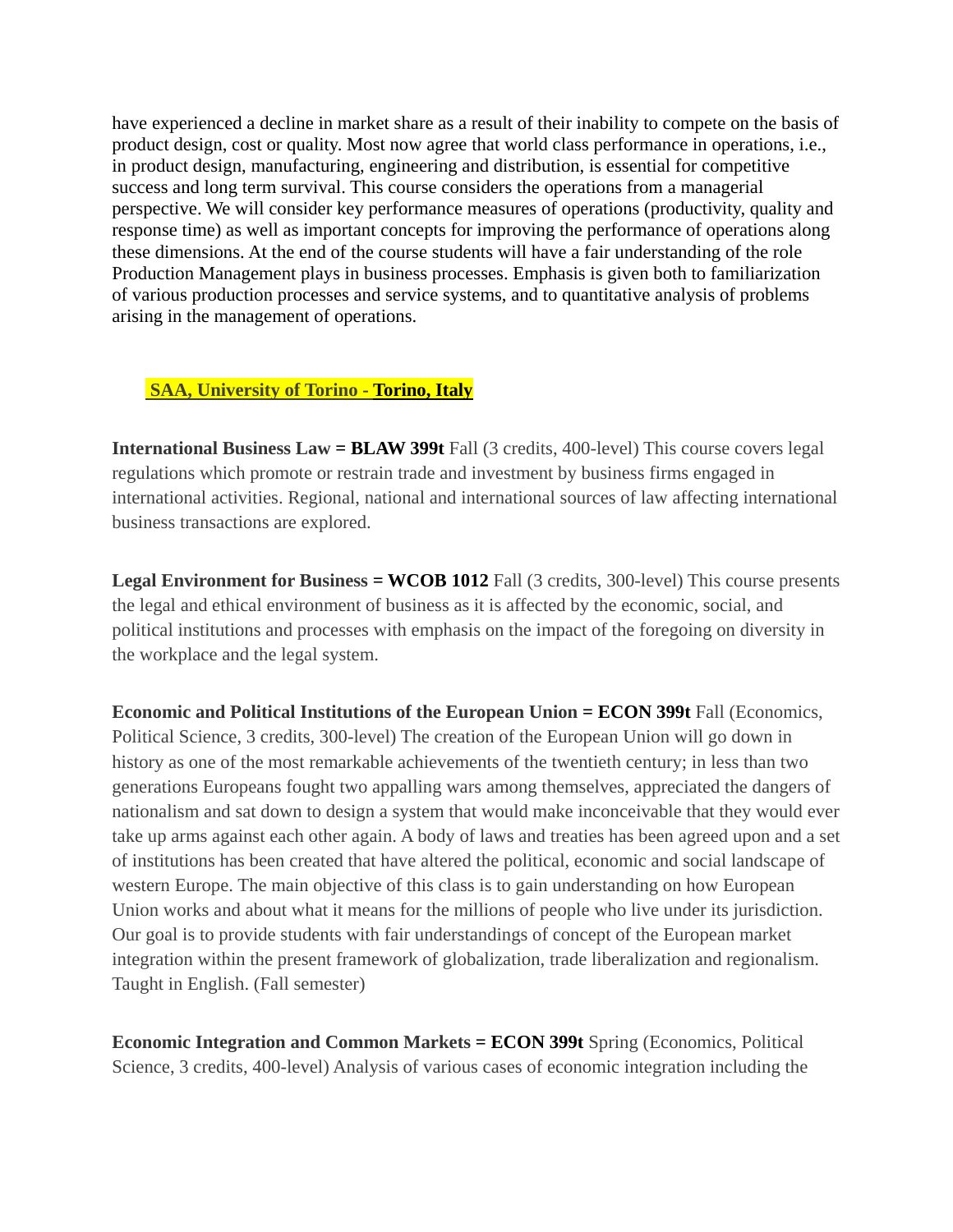European Common Market and the North American Free Trade Area. Prerequisite: Macro and Microeconomics. Taught in English. (Spring semester)

**International Finance = FINN 3703** Spring (Finance, International Business, 3 credits, 300level) This course provides an understanding of international financial markets, financing of international business operations and investments and financial decision making in the multinational firm. The course will also cover topics such as measuring and managing currency risk, foreign exchange rates, international monetary systems, balance of payments and international financial institutions. The course will provide insight into the connections between theoretical determinants of international finance and realities of international financial management. Students taking this course for graduate credit will complete additional coursework/projects. Prerequisite: Principles of Managerial Finance, Corporate Finance or equivalent. Taught in English. (Spring semester)

**E-Commerce = ISYS 399t** Fall (3 credits, 400-level) The growth of the Internet continually changes the strategies and operation of all business today. Students in this course, will be introduced to a wide range of electronic commerce issues in the wide field of marketing. This information will serve as a foundation for continual learning in this dynamic environment.

**Business Leadership and Management Competencies = MGMT 399t** Spring (Management, 3 credits, 400-level) This course is designed to combine the "why?" of leadership thinking with the "how?" of leadership skill development. The class focuses on discussion of principle-based leadership, and students will be asked to challenge their paradigms of leadership. The material read will be applied to leadership situations (both real and fictional) and, ultimately to the students' own development. The outcome of the course is an individual leadership development plan, tailored to each student's specific development needs. Taught in English.

**International Marketing = MKTG 4633** Spring (International Business, Marketing, 3 credits, 400-level) A study of all aspects of marketing unique to international business. This course examines the impact of cultures, ethics, history, politics, and the law on marketing practice in the globalized economy. It also provides knowledge of tools for cultural analysis and discusses issues related to culture, the economy, and all other environmental variables that affect global business. A better understanding of cultural diversity is essential for successful international business, and this course provides a comprehensive perspective. Prerequisite: lower level Business core. Taught in English. (Spring semester)

**Marketing Principles = MKTG 3433** Fall (Marketing, 3 credits, 200-level) This course focuses on objectives and policies of marketing managers as influenced by marketing institutions, the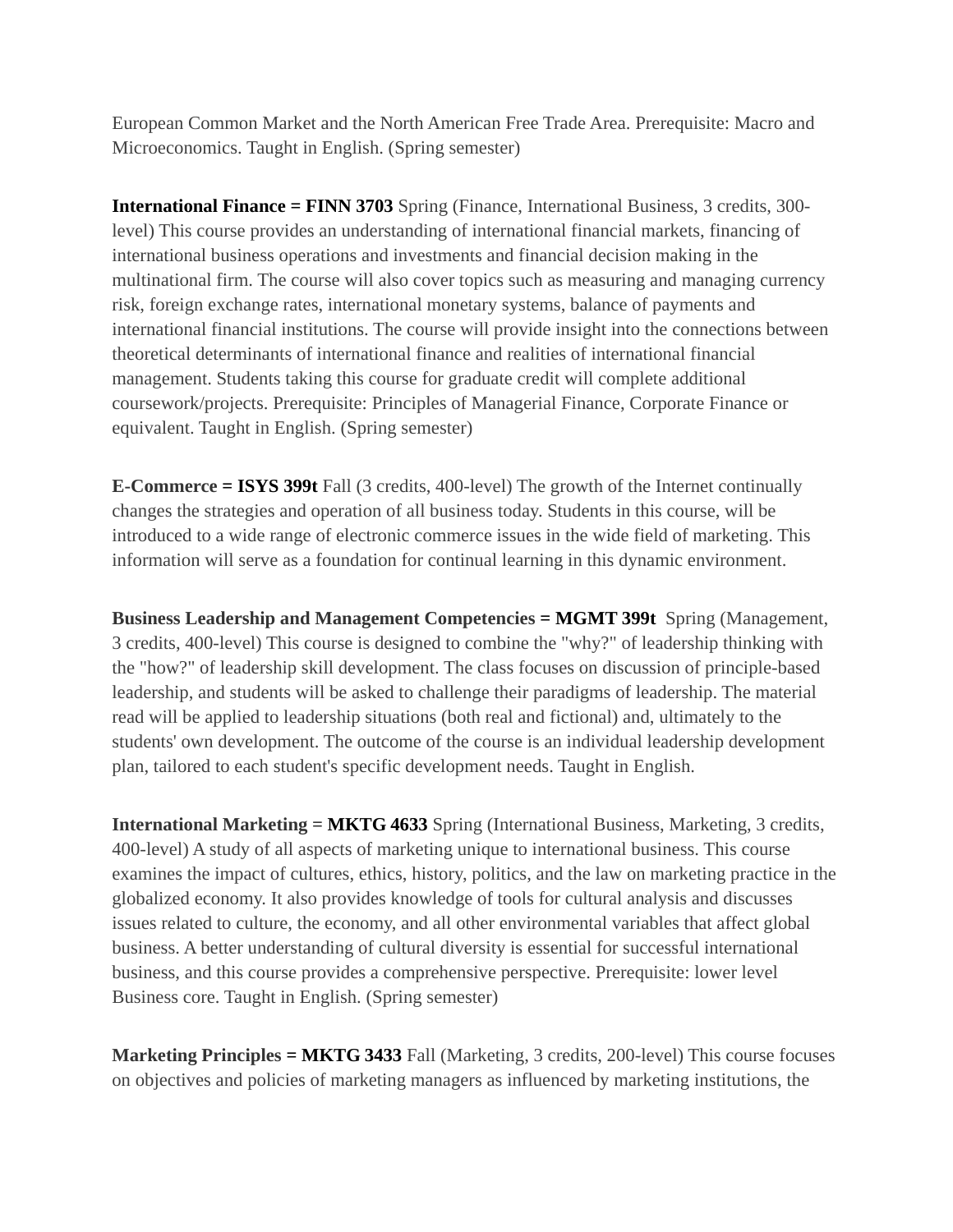functions performed and consumer wants and needs in a diverse culture. Taught in English. (Fall semester)

**Operations Management = TLOG 399t** Fall (Management, 3 credits, 400-level) The goal of this course is to provide the student with an overview of the concepts and techniques of Operations Management across all activities of an organization and for all types of processes. Basic methods of analysis to support decision-making will be presented. On completion of the course, the student should be able to identify appropriate analytical techniques for given decisions, perform basic quantitative analyses using these methods, and make basic judgements regarding effective management of operations in manufacturing and service environments. Prerequisite: lower level Business core. Taught in English. (Fall semester)

### **University of Alicante Alicante, Spain**

**Economic and Political Institutions of the European Union = ECON 399t** Fall (Economics, Political Science, 3 credits, 400-level) Spring (Economics, Political Science, 3 credits, 400 level)The subject aims to analyze the past, present and future of European integration, on the basis of historic and economic reasoning. The process of European integration and its effects will be assessed taking into account difference

### **The University of the Basque Country - Bilbao/Getxo, Spain**

**Economic and Political Institutions of the European Union = <b>ECON 399t** Fall (Economics, Political Science, 3 credits, 400-level) From the Middle Ages on, many thinkers proposed the union of Europe. But only after the Second World War the material conditions existed for making it possible. This course shows why and how this attempt has been so successful. Taught in English. (Fall semester)

**Economic Development and Non-Governmental Organizations = ECON 399t** Spring (Economics, Political Science, 3 credits, 400-level) Non-Governmental Organizations (NGOs) are playing an increasingly important role in global politics, economic development and social change. This course critically discusses the basic dimensions for the understanding of the growing relevance of NGOs in human and sustainable development and global governance. NGOs are formed to provide services or advocate for issues that are perceived as overlooked or ineffectively addressed by national and local governments, the private sector, or multilateral institutions. They represent a civil society response to the identification of diverse problems, a venue for the development of innovative policy making, and a means of identifying deficient policies, ineffective programs or gaps in service delivery. NGOs play a crucial role in critiquing, facilitating, and supplementing the public and private sector. After some conceptual clarifications regarding the changing meanings of development, and through the analysis of NGOs´ structures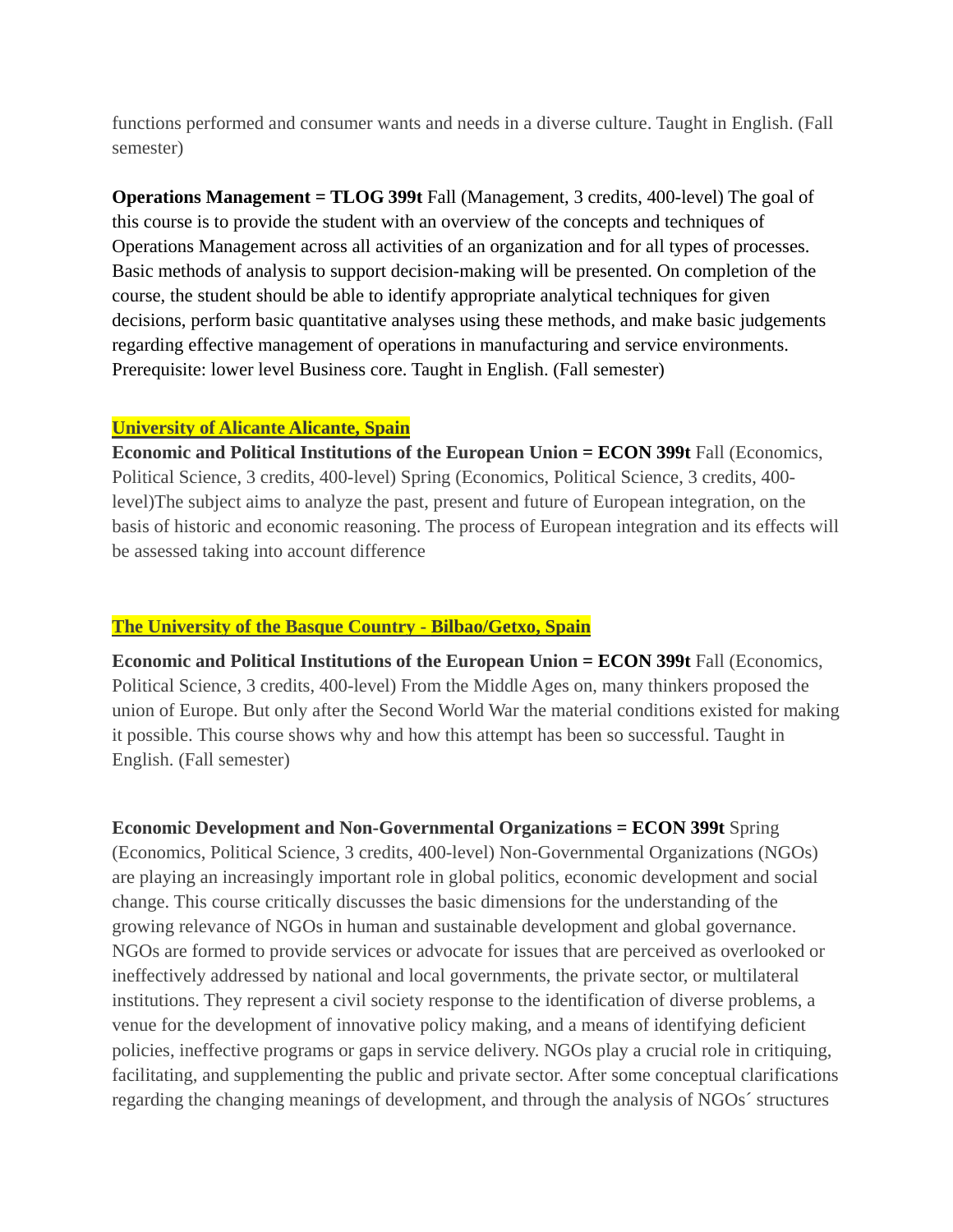from an international perspective, the course will address the legal, economic, managerial, and policy planning process aspects of non-profit NGOs. The course explores the full range of NGO strategies, including mobilizing and organizing communities, developing and operating development programs and services, engaging in institutional policy making and creating advocacy networks both at local and global scale.

**Business and Politics in the EU and the US = ECON 399t**Summer Session I (Business, Political Science, 3 credits, 300-level) In this course, we examine the interactions between business and government in the EU (especially Spain), the US and elsewhere, with special attention to business lobbying of government. We will study the theories about and research on how interest groups organize, how they seek to influence government policy through lobbying, and how the different historical, political and economic contexts in the EU and other nations affect the political activities of business. Case studies will be examined from the EU, US and elsewhere. Mode of delivery includes lecture/discussion related to assigned readings, written assignments, and case studies.

**Corporate Finance = FINN 3603** Fall (Finance, 3 credits, 300-level) This course focuses on business and corporate finance, investments and international finance. Topics include business financial management. Taught in English. (Fall semester)

**Business Simulation = MGMT 399t** Summer Session II (General Business, 3 credits, 400-level) This course uses a hands-on, web-based computer simulation to create a highly engaging and participative learning environment in which student teams compete against each other in a dynamic international market. From this course, students should (1) gain an appreciation for the complexities of the international environment, (2) develop capabilities in identifying and analyzing key environmental variables that influence an organization's performance within and across national markets, and how these variables may influence the organization, and (3) enhance their skill in developing and implementing practical plans for competing in fast-changing marketplaces. This course has a \$30 surcharge for the simulation software license, but no textbooks will be required.

**International Management = MGMT 4583** Summer Session I (International Business, Management, 3 credits, 400-level) Summer Session II (International Business, Management, 3 credits, 400-level) This course introduces students to the world of international business and management by studying cultural influences, government, and business structures in the global economy. Topics covered will include trade relations, international finance and legal and labor agreements. Students will be encouraged to think about international issues and their implications for US businesses. In particular, students will address challenges associated with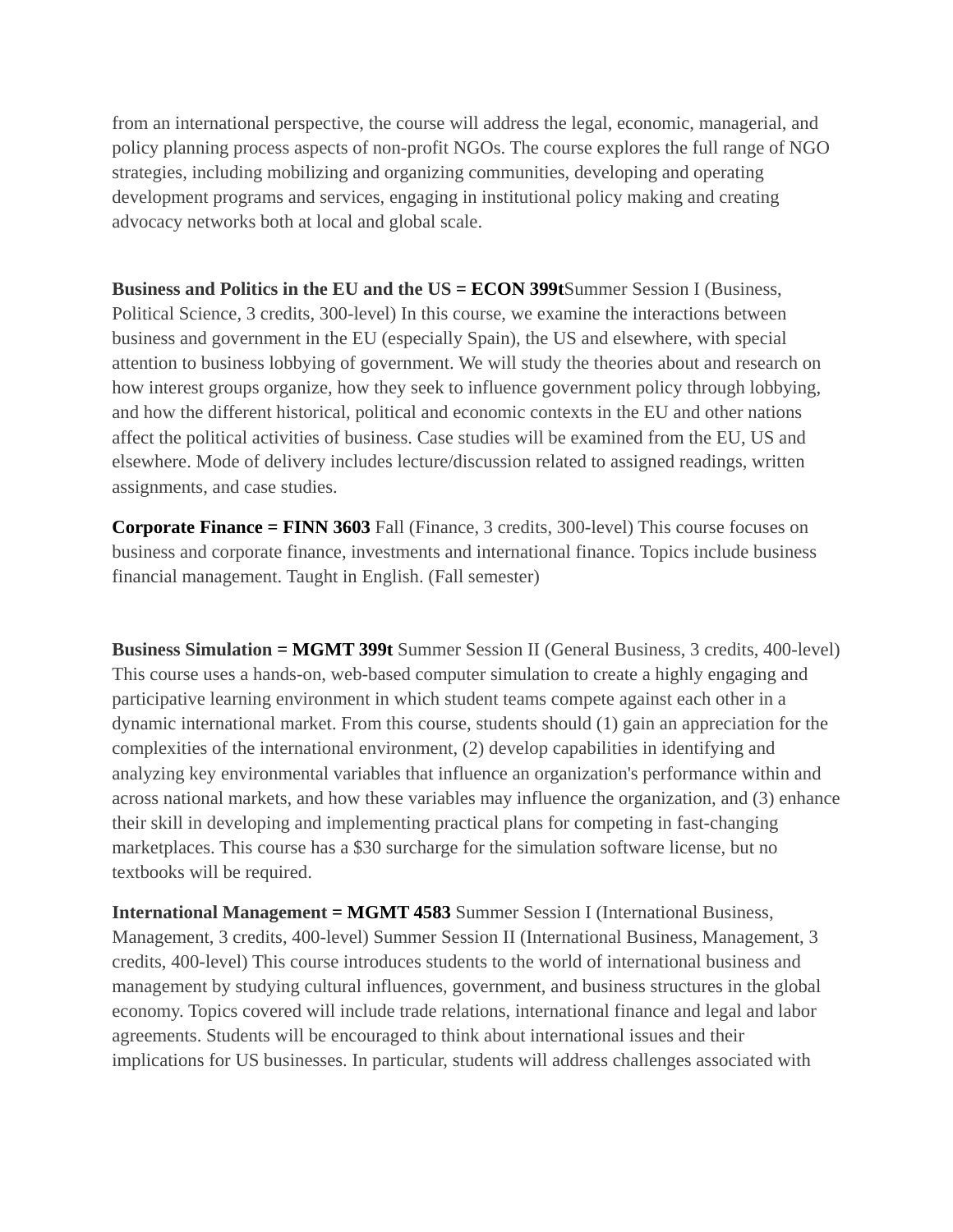operating in the international economy and the impact of foreign operations and foreign exchange transactions.

**Marketing Principles = MKTG 3433** Fall (Marketing, 3 credits, 200-level) This course focuses on objectives and policies of marketing managers as influenced by marketing institutions, the functions performed and consumer wants and needs in a diverse culture. Taught in English.

**International Marketing = MKTG 4633** Spring (International Business, Marketing, 3 credits, 400-level) A study of all aspects of marketing unique to international business. This course examines the impact of cultures, ethics, history, politics, and the law on marketing practice in the globalized economy. It also provides knowledge of tools for cultural analysis and discusses issues related to culture, the economy, and all other environmental variables that affect global business. A better understanding of cultural diversity is essential for successful international business, and this course provides a comprehensive perspective. Prerequisite: lower level Business core. Taught in English. (Spring semester)

**Operations Management = TLOG 399t** Fall (Management, 3 credits, 300-level) The goal of this course is to provide the student with an overview of the concepts and techniques of operations management across all activities of an organization and for all types of processes. Basic methods of analysis to support decision-making will be presented.

**Global Economics = WCOB 399t** Fall (Economics, 3 credits, 300-level)This course is a basic introduction to major issues in global business. It identifies global problems in specific functional areas that would be explored more in depth in courses such as International Economics, Finance, Marketing and Management. While it is helpful to have completed the core courses in business to take this class, other majors can provide interesting viewpoints, and not be overwhelmed with business jargon. Taught in English. (Fall semester)

### **Chiang Mai University – Chiang Mai, Thailand**

**ASEAN Trade and Economics = ECON 399t** Fall (Economics, 3 credits, 400-level)A study of the national and regional economies of Southeast Asia; Agriculture, Industry, Finance, and the Services sector. The role of government. Development and economic change in the post-war period. Regional and international economic relations. Present economic trends.

**International Finance = FINN 3703** Fall (Finance, International Business, 3 credits, 300-level) International Finance (or sometimes called International Monetary Theory) is one of the growing areas of the finance and economics curricula. Today's financial marketplace is truly global. No